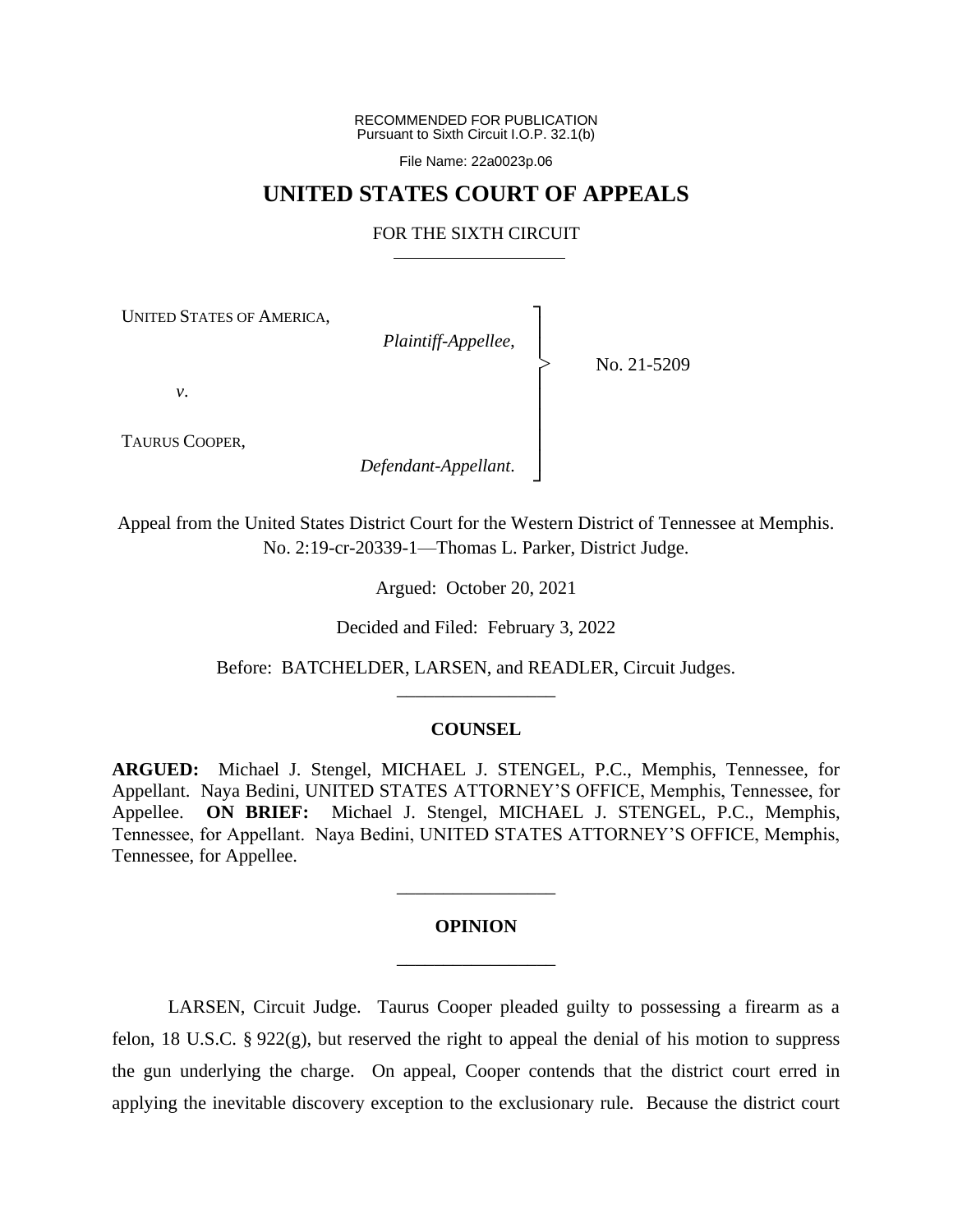focused on the wrong legal test, we VACATE the district court's judgment and REMAND for further proceedings.

I.

Several law enforcement agencies executed a warrant for Cooper's arrest on suspicion of firearms and narcotics charges. Among them was the Shelby County Sheriff's Department Fugitive Apprehension Team, which had been called in to assist. At a pre-arrest meeting, the Team learned that Cooper was known to be a high-ranking gang member; and the Team was shown a Facebook photo of Cooper holding a Glock handgun with a fully loaded high-capacity magazine. Officers from the Team and other police agencies traveled to the home of Cooper's girlfriend, Angel Walton, where they expected to find Cooper.

When Officer Joshua Fox knocked on the door, Walton answered. Through the doorway, Fox saw Cooper sitting on the living room couch. Concerned about spooking Cooper into fleeing, Fox showed Walton a photograph of another individual (someone he knew was not at Walton's home) and asked if that person was there. Walton, as expected, said "no." Fox nonetheless asked whether he could come inside to look for the individual, and, according to Fox's later testimony, Walton agreed.<sup>1</sup> Fox proceeded to arrest Cooper while the rest of the officers—at least five more—rushed into the home and spread out to conduct a protective sweep. Aiming to discover any armed confederates who might ambush them, the officers swiftly checked each room of the house, "wherever a body c[ould] hide." Jeffrey Jensen, the officer checking the back bedroom, noticed a lump in the mattress, flipped it over, and discovered the Glock handgun depicted in Cooper's Facebook post.

As soon as Jensen called out his discovery, Fox retrieved rights-waiver and consent-tosearch forms from his vehicle. He went over both with Walton. The first form listed Walton's *Miranda* rights and included spaces to fill in information about the recently found firearm; the second asked whether Walton consented to a search of her home. Walton placed her initials next to lines stating that she was consenting freely, that she had not been threatened or coerced, and

**<sup>1</sup>**Walton testified that she never consented to officers entering her home to look for the faux suspect, but the district court found her testimony incredible and credited Fox's version of events instead. We defer to that credibility finding. *See United States v. Johnson*, 344 F.3d 562, 567 (6th Cir. 2003).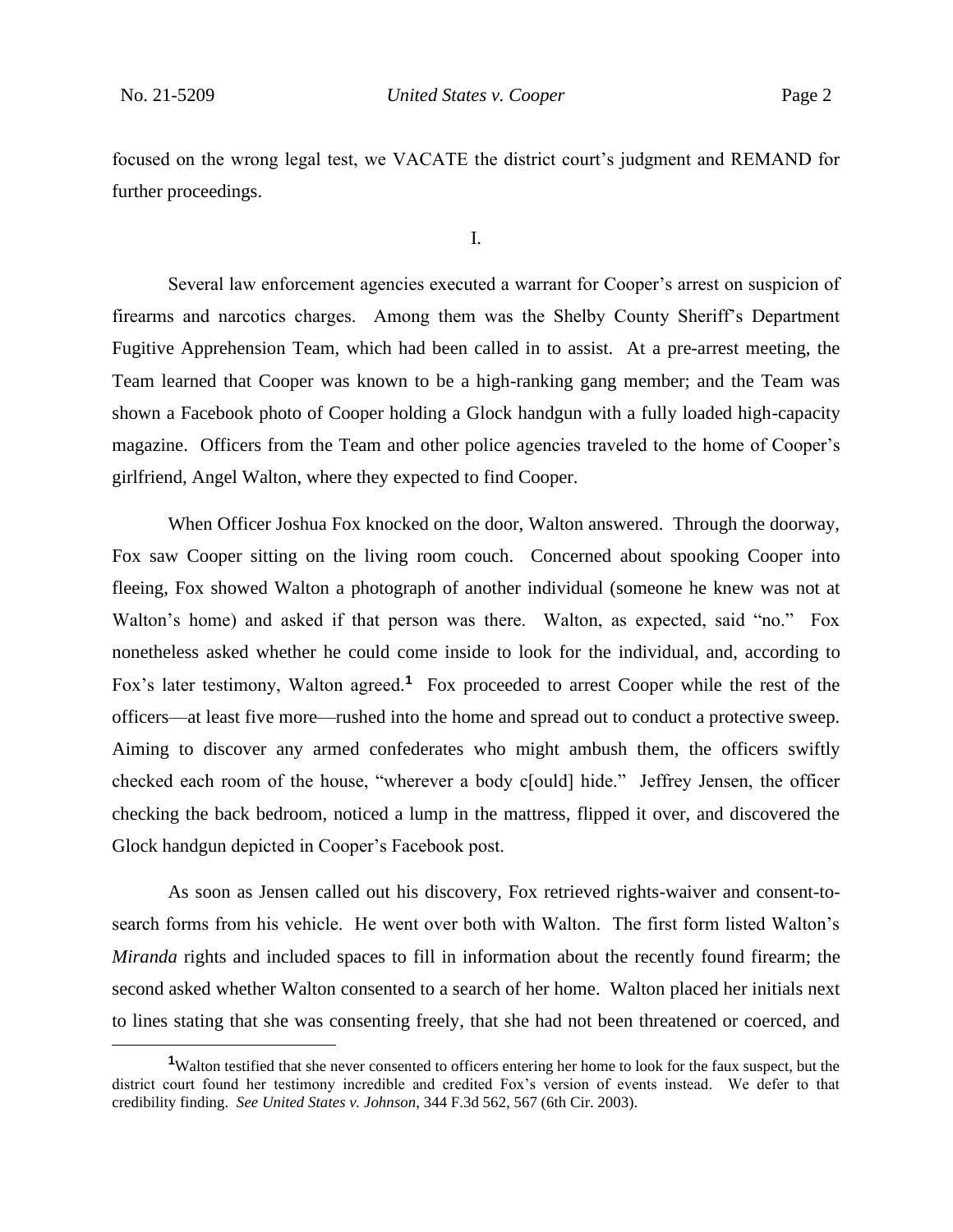that she had been treated fairly. With Walton's consent, officers conducted a more thorough search but recovered only a hat matching the one Cooper had been wearing in his Facebook photo.

Charged with possessing a firearm as a felon, 18 U.S.C. § 922(g), Cooper moved to suppress the gun seized during the sweep of Walton's house. The district court held an evidentiary hearing at which Fox, Jensen, and Walton testified. Their testimony focused primarily on the protective sweep and consent form, with little discussion of the situation before the sweep. The court denied Cooper's motion. Although the court concluded that the protective sweep was unlawful, the court determined that Walton's subsequent consent was voluntary, that her consent was sufficiently attenuated from the illegal sweep, and that officers inevitably would have discovered the gun in the lawful consent search. Cooper pleaded guilty, reserving the right to appeal the suppression ruling. He was sentenced to 77 months' imprisonment.

## II.

In reviewing the denial of a motion to suppress, we review legal questions de novo and the district court's factual findings for clear error. *United States v. Abdalla*, 972 F.3d 838, 844 (6th Cir. 2020). The government does not challenge the district court's holding that the protective sweep violated the Fourth Amendment. That means the gun, the primary fruit of an unlawful search, must be suppressed unless an exception to the exclusionary rule applies. *Utah v. Strieff*, 136 S. Ct. 2056, 2061 (2016). The only relevant exception is inevitable discovery. The case turns, therefore, on whether the district court properly applied that exception.

### A.

"[T]he inevitable discovery doctrine allows for the admission of evidence that would have been discovered even without the unconstitutional source." *Id.* The doctrine flows from the deterrence goals underpinning the exclusionary rule itself: If the same evidence surely would have been found without the illegality, "then the deterrence rationale has so little basis that the evidence should be received." *Nix v. Williams*, 467 U.S. 431, 444 (1984). In short, this exception ensures that the exclusionary rule puts police in the same position they would have been in without the illegality, not a worse one. *Murray v. United States*, 487 U.S. 533, 541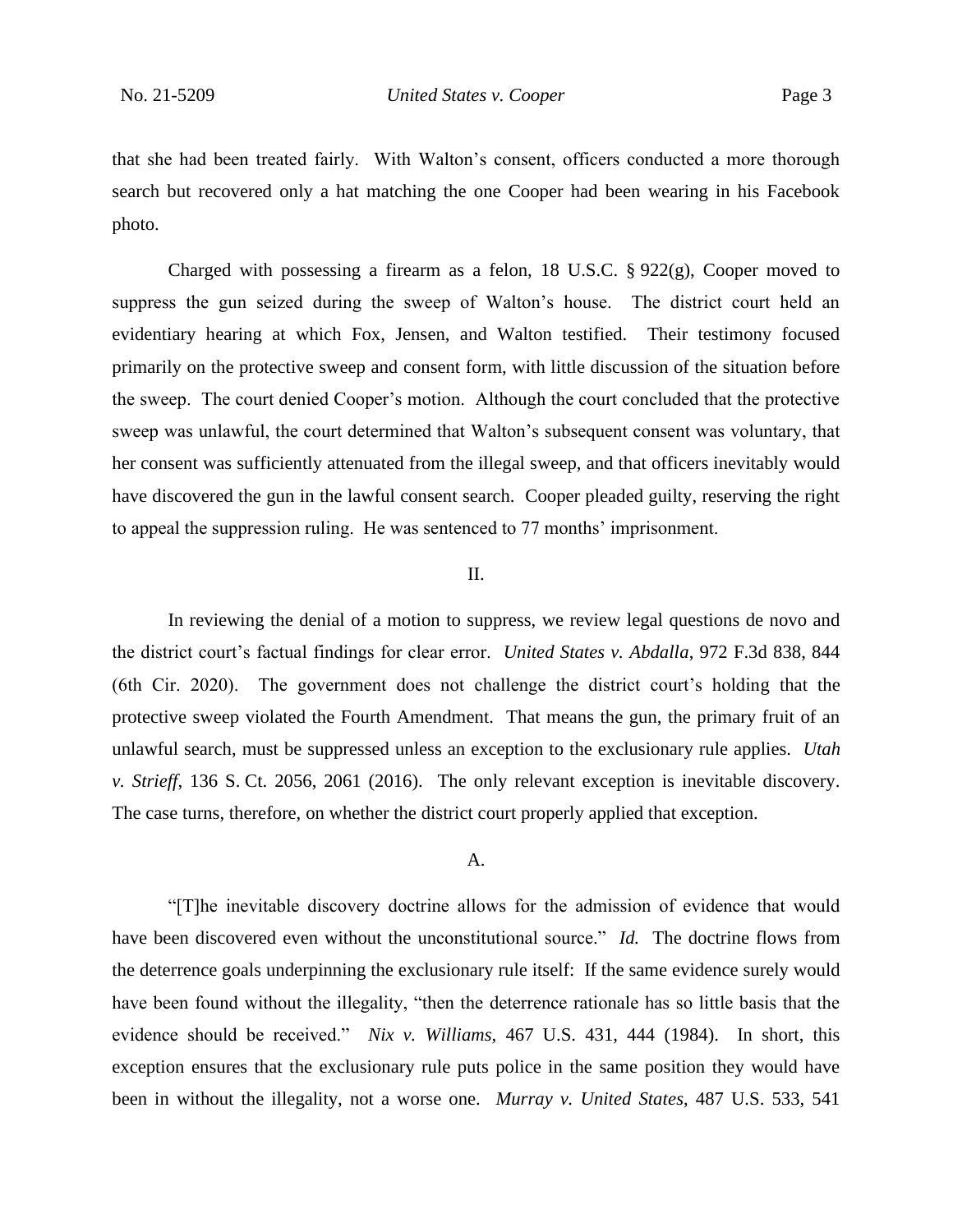(1988). The government bears the burden of showing that the exception applies. *Nix*, 467 U.S. at 444; *United States v. Alexander*, 540 F.3d 494, 502 (6th Cir. 2008).

Our cases recognize two scenarios in which inevitable discovery operates. First, the doctrine applies when there is "an independent, untainted investigation" that was bound to uncover the same evidence. *United States v. Kennedy*, 61 F.3d 494, 499 (6th Cir. 1995). *Nix*, for example, involved two parallel, independent efforts to locate a victim's corpse: an interrogation by detectives and a volunteer grid search. 467 U.S. at 435–37. No one argues that this first category applies here, where the same group of officers conducted a single investigation, so we focus on the second. Inevitable discovery also applies when "other compelling facts" demonstrate that discovery was inevitable. *Kennedy*, 61 F.3d at 499. A few paradigmatic examples of "other compelling facts" demonstrate what we mean. The doctrine applies when the evidence would have been discovered pursuant to a "routine procedure," such as an airline's standard policy of opening lost luggage. *Id.* at 500. And it has repeatedly been employed when, after seizing evidence during an illegal search, police obtain and execute a search warrant based on probable cause developed before the illegal search. *E.g.*, *United States v. Bowden*, 240 F. App'x 56, 61 (6th Cir. 2007); *United States v. Keszthelyi*, 308 F.3d 557, 573–75 (6th Cir. 2002). As long as the "evidence discovered during [the] illegal search would have been discovered during a later legal search[,] and the second search inevitably would have occurred in the absence of the first," then the evidence may be admitted. *Keszthelyi*, 308 F.3d at 574.

The government argues, and the district court agreed, that Cooper's gun should not be suppressed because it inevitably would have been found in the ensuing consent search. In attempting to prove that claim, the government focuses exclusively on whether Walton's consent was voluntary and untainted by the illegal sweep. The district court largely adopted that same framework, invoking the "attenuation" factors used to assess whether a statement acquired as a product of illegality is "sufficiently an act of free will to purge the primary taint." *Brown v. Illinois*, 422 U.S. 590, 602 (1975) (quoting *Wong Sun v. United States*, 371 U.S. 471, 486 (1963)). But the attenuation doctrine laid out in *Brown* and *Wong Sun* is distinct from the inevitable discovery exception. Before addressing how the inevitable discovery rule applies here, some housekeeping is in order.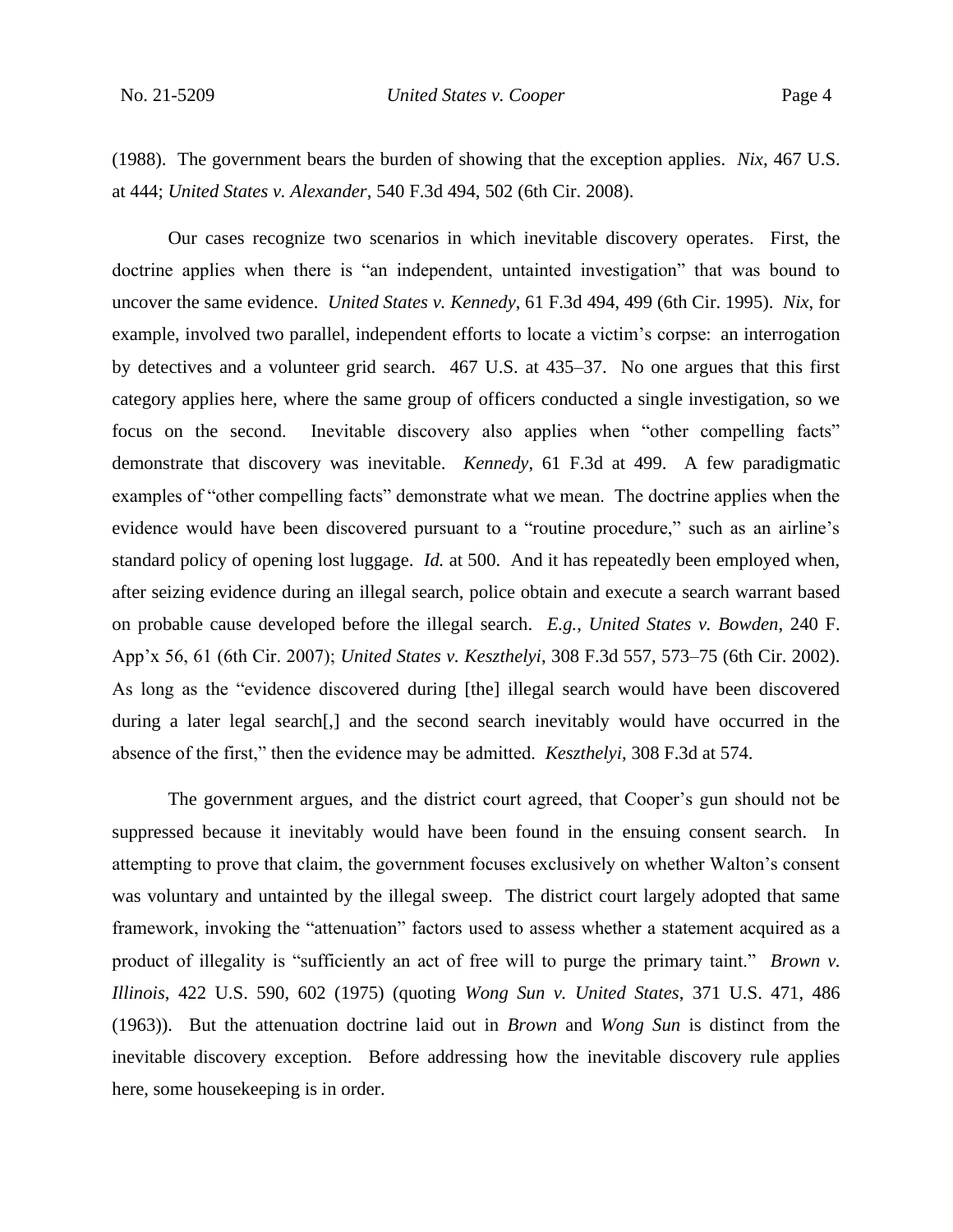Start with the basics. The exclusionary rule prohibits introduction of evidence directly acquired by an unlawful search or seizure, as well as "derivative evidence, both tangible and testimonial, that is the product of the primary evidence." *Murray*, 487 U.S. at 536–37. In assessing whether illegally seized evidence should be suppressed, but-for causation is a necessary, but not sufficient condition. *Hudson v. Michigan*, 547 U.S. 586, 592 (2006); *United States v. Elmore*, 18 F.4th 193, 202 (6th Cir. 2021). Both inevitable discovery and attenuation "involve the causal relationship between the unconstitutional act and the discovery of evidence." *Strieff*, 136 S. Ct. at 2061. But importantly, the two doctrines test different aspects of the causal chain.

Under the inevitable discovery doctrine, if the evidence would have been lawfully discovered without the unconstitutional source, then it should be admitted. *Id.* That test necessarily involves some hypothesizing. We must ask: "[V]iewing affairs as they existed at the instant before the unlawful search, what would have happened had the unlawful search never occurred[?]" *Kennedy*, 61 F.3d at 498 (quoting *United States v. Eng*, 971 F.2d 854, 861 (2d Cir. 1992)); *see also Murray*, 487 U.S. at 542 n.3 ("To determine whether the warrant was independent of the illegal entry, one must ask whether it would have been sought even if what actually happened had not occurred . . . .").

The attenuation doctrine, by contrast, tests something akin to proximate cause: whether the causal link has "become so attenuated as to dissipate the taint." *Nardone v. United States*, 308 U.S. 338, 341 (1939). A finding of attenuation does not mean that but-for causation is lacking. *See Hudson*, 547 U.S. at 592 ("[B]ut-for cause, or 'causation in the logical sense alone,' can be too attenuated to justify exclusion." (quoting *United States v. Ceccolini*, 435 U.S. 268, 274 (1978))). *Wong Sun*, the seminal attenuation case, made that clear by holding that a defendant's confession was admissible even though police would never have located the defendant but-for an earlier illegal arrest. 371 U.S. at 491; *see also Elmore*, 18 F.4th at 202 (holding that evidence sufficiently attenuated from illegal searches should not be suppressed even though searches may have been a but-for cause of obtaining the evidence); *United States v. Castillo*, 238 F.3d 424, 2000 WL 1800481, at \*5–6 (6th Cir. 2000) (table) (fleeing from arrest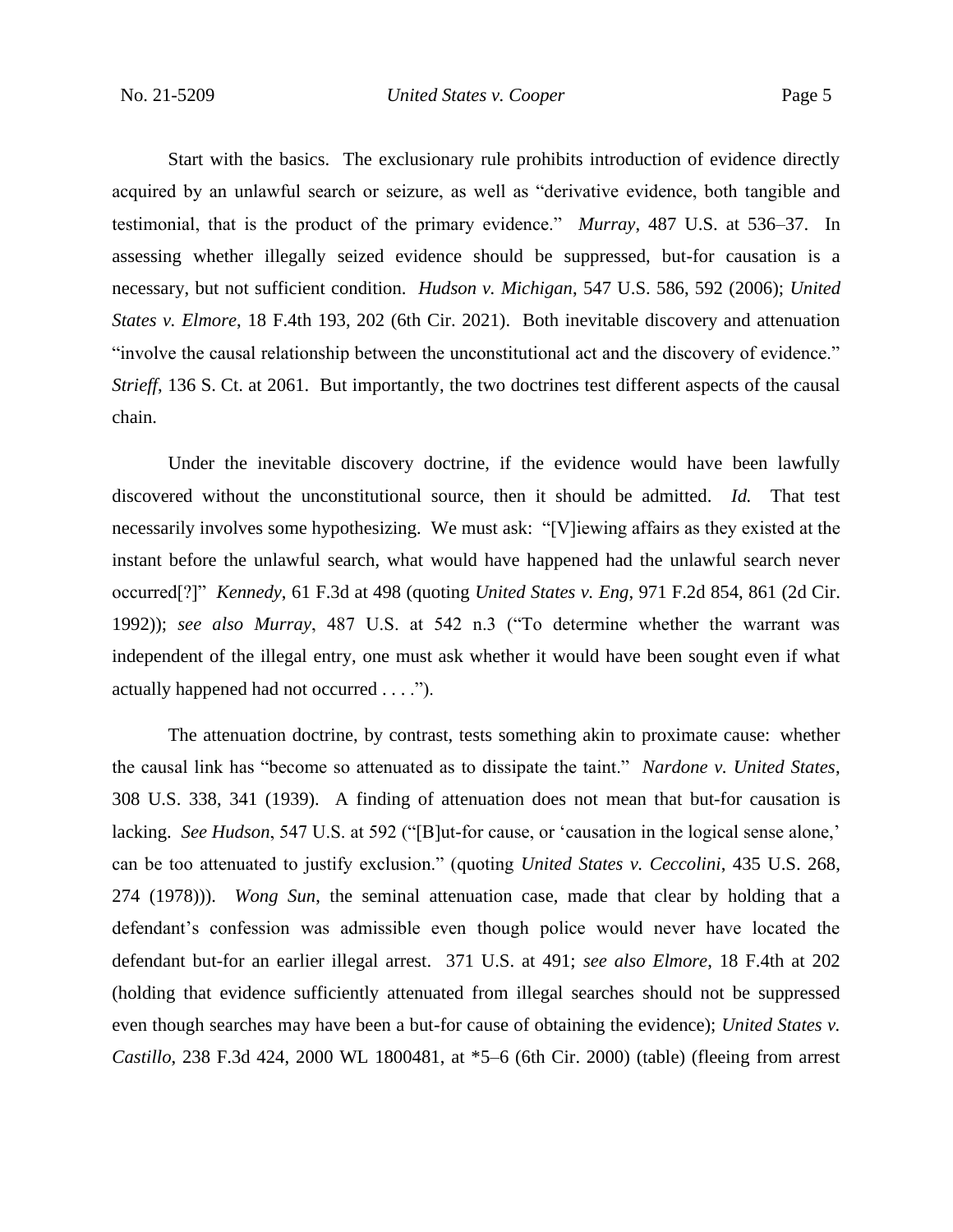"in response to police misconduct" is an "intervening event" sufficient to purge the taint of the stop (quotation marks omitted)).

The two exceptions also serve different goals. In most cases, the attenuation doctrine, unlike inevitable discovery, is not intended to restore law enforcement to the position it held before the illegal search. Attenuation instead "attempts to mark the point at which the detrimental consequences of illegal police action become so attenuated that the deterrent effect of the exclusionary rule no longer justifies its cost." *United States v. Leon*, 468 U.S. 897, 911 (1984) (quoting *Brown*, 422 U.S. at 609 (Powell, J., concurring)). Nor does the attenuation doctrine concern the admissibility of the primary products of a constitutional violation. *See Elmore*, 18 F.4th at 199. Whereas the inevitable discovery exception can save from exclusion any evidence connected to an illegal search—direct or derivative—the attenuation doctrine concerns secondary fruits. It asks whether an initial illegality so infects *derivative* evidence, discovered through subsequent lawful means, as to render it inadmissible.

These distinctions explain why many of the cases the parties rely on are out of place here. Take *United States v. Calhoun*, 49 F.3d 231 (6th Cir. 1995), which the government says is "controlling." There, upon executing a controlled delivery of narcotics, officers arrested the defendant and conducted an illegal protective sweep of her apartment. *Id.* at 233. The sweep uncovered no evidence. *Id.* at 233–34. Officers then obtained the defendant's consent and found a shotgun under her bed. *Id.* at 234. We held that the district court was right not to suppress the gun. *Id.* The illegal sweep uncovered no evidence and did not taint the defendant's consent to the subsequent search that did produce evidence. *Id.* Although it cited some inevitable discovery decisions, *Calhoun* is an attenuation case. The question it answered was whether evidence discovered pursuant to a consent search should have been suppressed as the "secondary fruit" of the illegal protective sweep. *Calhoun* had no occasion to consider the question presented here: whether, had the illegal sweep never occurred, the homeowner would have consented to a search that would have unearthed the gun. *Id.* at 235.

The same pattern emerges in many of the other cases referenced by the parties: officers conduct an illegal search, then obtain the defendant's consent to a subsequent search, and find the contested evidence in that subsequent search. The admissibility of that later-discovered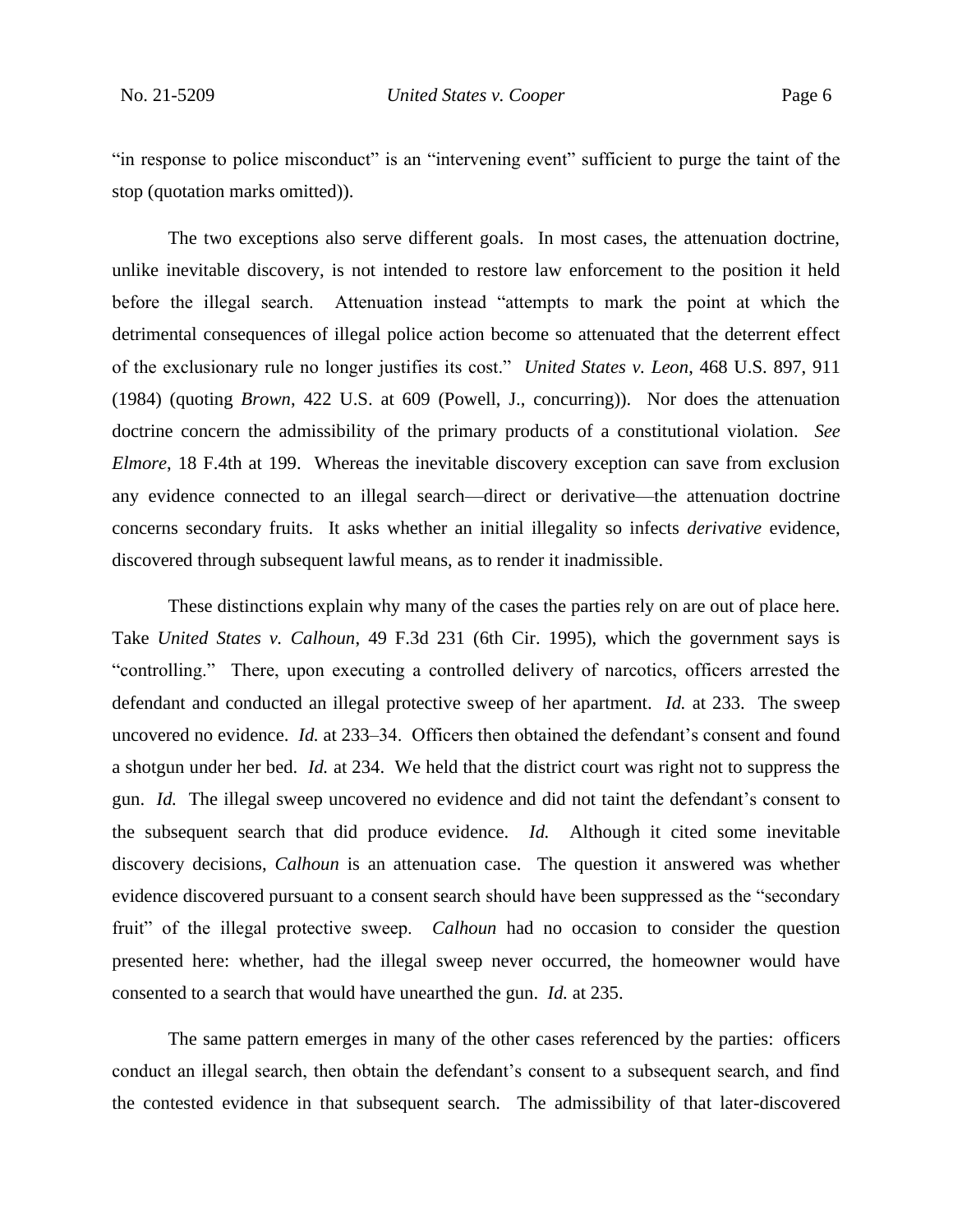evidence turns on attenuation. *See, e.g.*, *United States v. Beauchamp*, 659 F.3d 560, 571 (6th Cir. 2011) (evidence discovered during consent search conducted after illegal seizure suppressed because the "taint" of the seizure had not "dissipated"); *United States v. Lopez-Arias*, 344 F.3d 623, 626, 628–30 (6th Cir. 2003) (evidence found during consent search executed after unlawful seizure suppressed because there was "no intervening act of free will sufficient to break the causal chain"); *United States v. Buchanan*, 904 F.2d 349, 355–57 (6th Cir. 1990) (same).

By contrast, *Nix* provides an instructive example of a true inevitable discovery analysis. There, officers were conducting a large-scale search for the corpse of a murder victim; meanwhile, the suspect, Robert Williams, agreed to lead two other detectives to the corpse. 467 U.S. at 434–36. In light of Williams' statements, the officers called off the search. *Id.* at 436. Williams then led the officers to the body. *Id.* Williams later moved to suppress the body and related evidence. Despite finding a Fifth Amendment violation, *id.* at 437, the Court asked whether the corpse—the same evidence discovered using Williams' illegally obtained statements—inevitably would have been found anyway, *id.* at 448. The Court answered that question by looking at the state of affairs before Williams' illegal interrogation: the intentions of the officer coordinating the search, the direction the search was moving, its proximity to the body, and the instructions given to the searchers. *Id.* at 448–49. Based on that evidence, the Court concluded that "the volunteer search teams would have resumed the search had Williams not earlier led the police to the body and the body inevitably would have been found." *Id.* at 449–50. Put simply, the Court determined what would have happened had the illegality never occurred.

This court's inevitable discovery cases use the same mode of analysis. The disputed evidence is first discovered through an illegal search, and admissibility turns on whether the evidence still would have come to light had the search not happened. *See, e.g.*, *Kennedy*, 61 F.3d at 500–01 (drugs found during unlawful police search of lost luggage were admissible because, pursuant to company policy, airline would have opened the luggage anyway); *Bowden*, 240 F. App'x at 62 (drugs discovered during unlawful search were admissible because officers formed both the intention to seek and facts sufficient to obtain a warrant before starting the search, then actually obtained that warrant); *United States v. Kimes*, 246 F.3d 800, 804 (6th Cir.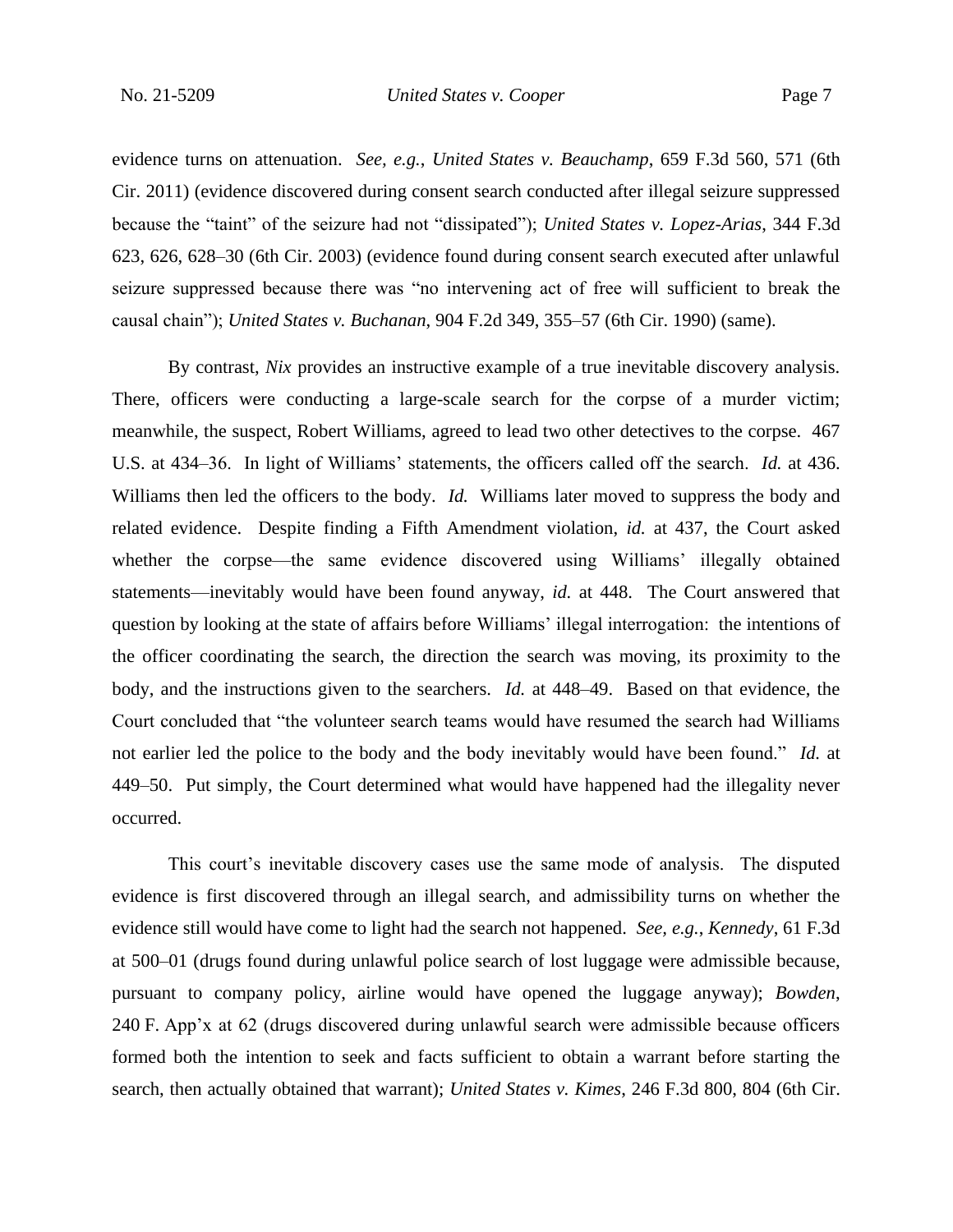2001) (knives found during unlawful vehicle search were admissible because they would have been found during a standard inventory search when the vehicle was impounded).

#### B.

Our cases provide some useful guideposts for answering the hypothetical demanded by the inevitable discovery exception. While doing so inherently requires some conjecture, *United States v. Leake*, 95 F.3d 409, 412 (6th Cir. 1996), courts must "keep speculation at a minimum by focusing on 'demonstrated historical facts capable of ready verification or impeachment,'" *United States v. Ford*, 184 F.3d 566, 577 (6th Cir. 1999) (quoting *Nix*, 467 U.S. at 444 n.5). Our cases usually entail little guesswork because they involve routine practices: that an airline would, pursuant to its official policy, open the defendant's lost luggage, *Kennedy*, 61 F.3d at 500; that police would follow standard procedure to inventory a vehicle before having it towed, *United States v. Pritchett*, 749 F.3d 417, 437 (6th Cir. 2014); *Kimes*, 246 F.3d at 804; or that upon arresting a suspect, police would routinely search his person, *United States v. Mohammed*, 512 F. App'x 583, 589 (6th Cir. 2013), or ask for his name, *United States v. Stamper*, 91 F. App'x 445, 459 (6th Cir. 2004). Even without such a routine, evidence of police officers' intentions in a particular case may inform our judgment about what they would have done absent the illegality. *See, e.g.*, *Keszthelyi*, 308 F.3d at 575; *Bowden*, 240 F. App'x at 62; *see also Murray*, 487 U.S. at 540 n.2 (suggesting courts may rely on officers' post hoc, plausible assurances that they would have taken certain action). The risk of intolerable speculation increases, however, when the government's theory of discovery relies on the irregular actions of third parties. *See, e.g.*, *United States v. Stokes*, 733 F.3d 438, 447 (2d Cir. 2013) (finding it not inevitable that hotel staff would have opened bag left in guest room because there was no evidence of such a policy or routine). In all events, the court must "view[] affairs as they existed at the instant before the unlawful search" and focus on "demonstrated historical facts," *Kennedy*, 61 F.3d at 498, to determine what would have happened in the absence of the unlawful search.

That's not to say that events during and after an unlawful search are off the table. The scope of a later search may, for example, inform whether a hypothetical search would have uncovered the disputed evidence. Comparing *Nix* and our decision in *Keszthelyi* is instructive in this regard*.* In *Nix*, the independent investigation never actually discovered the challenged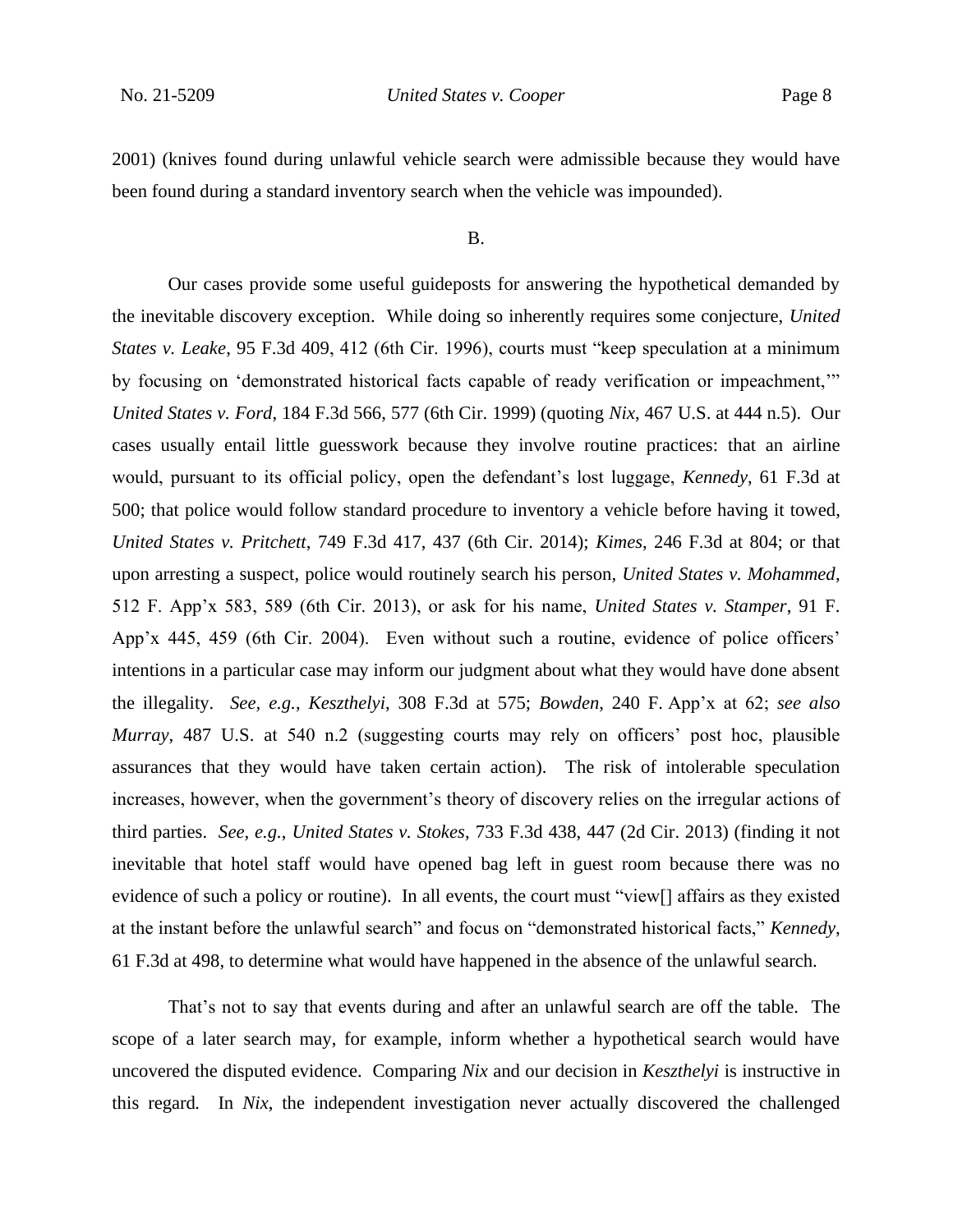evidence, so the Court's analysis focused on what the investigation would have revealed. 467 U.S. at 448–50. *Keszthelyi*, by contrast, had a ready answer to that question. After an officer seized cocaine during an illegal search of the defendant's home, the same officer was part of a nearly identical search two days later that was supported by probable cause developed independently of the illegal search. 308 F.3d at 574–75. "The fact that the lawful . . . search covered the same area, and involved many of the same agents, as the illegal . . . search minimize[d] our need to speculate about whether the cocaine inevitably would have been discovered during the later lawful search." *Id.* at 575.

More to the point here, our unpublished decision in *United States v. Pihlblad*, 142 F.3d 437, 1998 WL 165150 (6th Cir. 1998) (table) (per curiam), illustrates how consent given after an illegal search may play a role in an inevitable discovery analysis that, as in this case, must ask not only whether certain evidence would have been found, but whether consent would have been given, absent the illegal search. The defendant, Jeffrey Pihlblad, lived in Misty Parker's home while on parole. *Id.* at <sup>\*</sup>1. The two got into an argument late one evening that ended with Parker fleeing the house and calling police to report that Pihlblad was suicidal. *Id.* Police arrived at the home and, after persuading Pihlblad to come out peacefully, conducted a protective sweep that recovered a rifle. *Id.* Parker then voluntarily signed consent-to-search forms. *Id.* We affirmed the denial of Pihlblad's motion to suppress the rifle because the inevitable discovery exception applied, even though Parker's consent came after the protective sweep. *Id.* at \*5. And on those facts, it made good sense to conclude that Parker would have consented even if the protective sweep had never occurred. After all, it was Parker herself who initially contacted police because "she wanted them to help [Pihlblad]," *id.* at \*1, a sentiment reinforced by her later consent.

But subsequent events also carry an entanglement problem. Because inevitable discovery asks what would have happened had the illegality not occurred, courts may rely on post-illegality events only if they would have occurred in that counterfactual scenario. Sometimes it is relatively easy to isolate the causal effects of the illegality. Courts, for example, may excise the tainted portions of a warrant application and reassess probable cause. *E.g.*, *Keszthelyi*, 308 F.3d at 575. But disentanglement is often not that easy, and it's particularly difficult—though not impossible—when the contested evidence is an oral statement. *See United States v. Vasquez De*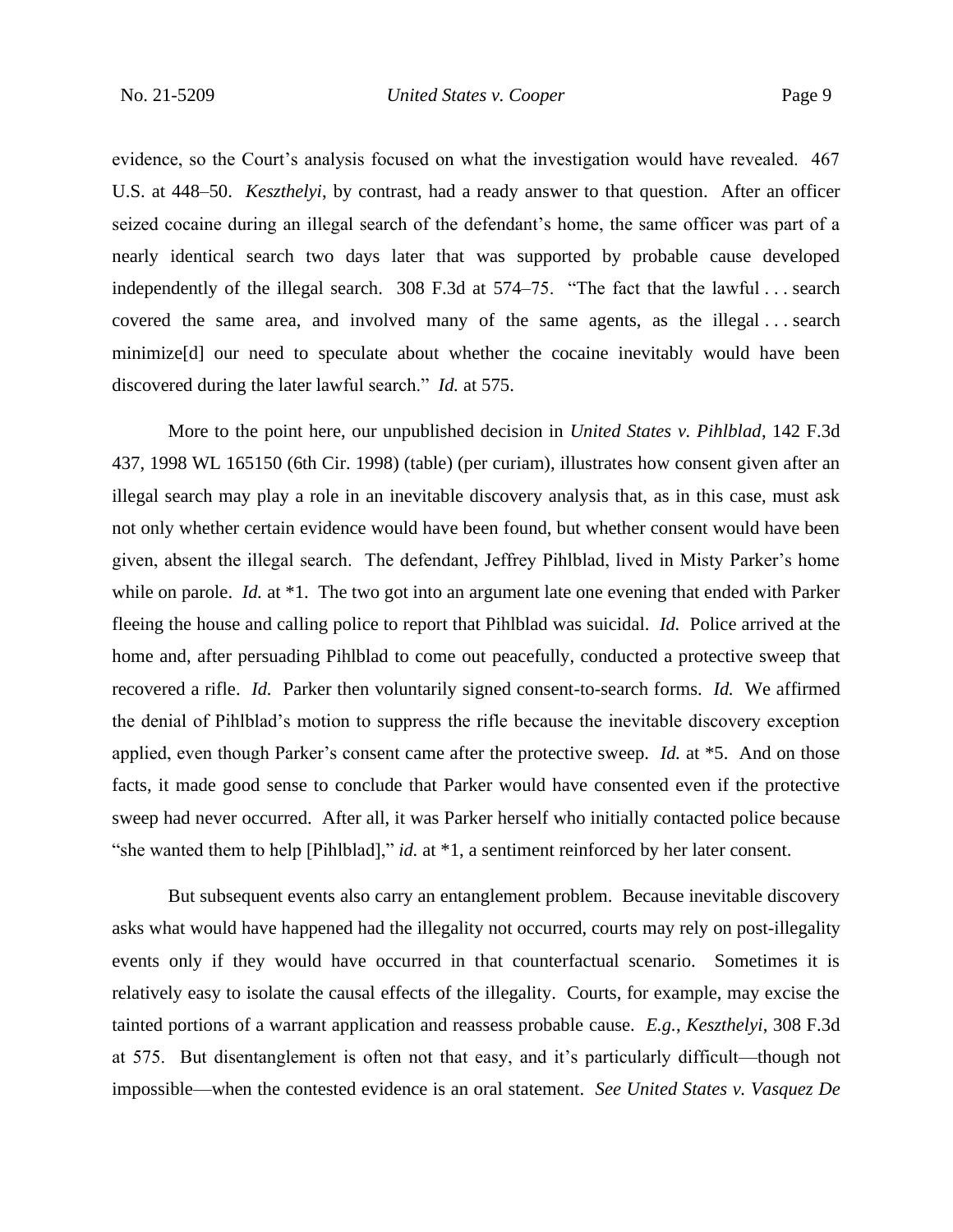*Reyes*, 149 F.3d 192, 195–96 (3d Cir. 1998) ("[A] statement not yet made is, by its very nature, evanescent and ephemeral. Should the conditions under which it was made change, even but a little, there could be no assurance the statement would be the same."). When relying on subsequent events to prove inevitability, "what counts is whether the actual illegal search had any effect" on those events. *Murray*, 487 U.S. at 542 n.3.

## C.

With these principles in mind, we turn back to this case. The district court largely engaged in an attenuation analysis focused on whether Walton's subsequent consent was sufficiently attenuated from the illegal protective sweep. That was the wrong legal test. The district court's finding of attenuation shows merely that the causal link was too remote to justify suppression of any evidence found during the consent search. *Strieff*, 136 S. Ct. at 2061. But there was no such evidence. The gun was seized during the initial unlawful search, so inevitable discovery, not attenuation, is the right tool for the job. When the district court did briefly use that tool, the court did not, as it should have, examine the circumstances as they existed just before the protective sweep to determine what would have happened had the protective sweep never occurred.

In fairness, the district court bears little blame for the mistake. In response to the suppression motion, the government offered an inevitable discovery argument consisting of a few conclusory sentences, and the parties offered even less on the topic during the suppression hearing, which was largely focused on the legality of the protective sweep. The record likewise contains scant evidence of the state of affairs just before the protective sweep, facts surely relevant to properly applying inevitable discovery. But the district court nonetheless focused on the wrong legal standard, which warrants a remand so the district court can apply the correct test in the first instance. On remand the court should focus on the following questions: If the illegal protective sweep had never happened, would officers have sought Walton's consent to search? Would Walton have given her consent in such a hypothetical world? And would the ensuing consent search have led to the gun? The inevitable discovery exception applies only if the answer to all three questions is "yes."